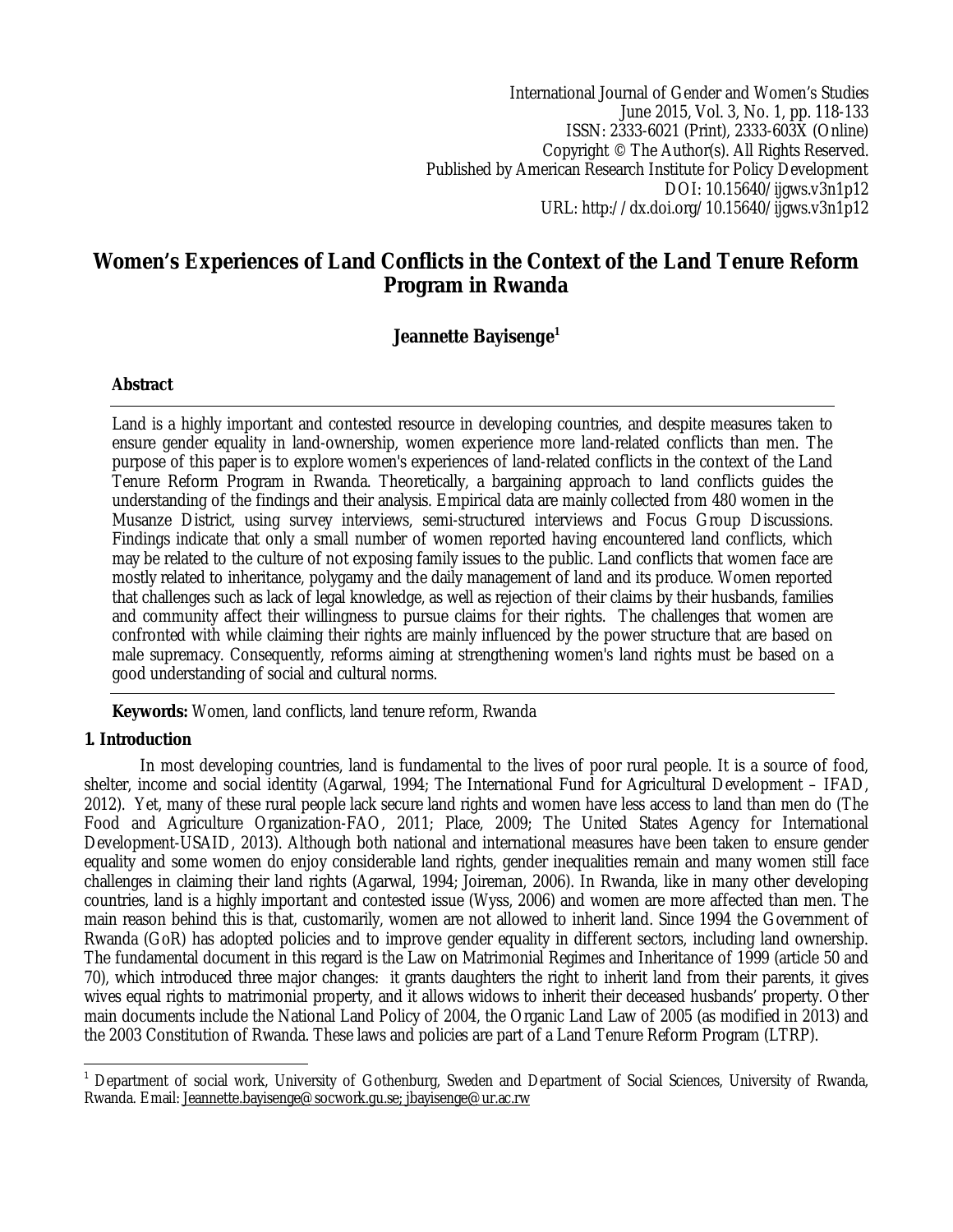However, it is important to note that these laws and policies do not offer protection to women whose marriages are not registered<sup>1</sup> (Ayalew, Deininger & Goldstein, 2011; Brown & Uyuza, 2006; Daley, Dore-Weeks, & Umuhoza, 2010; Veldman & Lankhorst, 2011). The GoR's efforts in relation to land culminated in extensive nationwide of the Land Registration and Titling (LRT) Program a component of the LTRP. With this program, piloted in 2006 and fully implemented since 2009, a large majority of women have secured land titles either jointly with their husbands or independently (Gillingham & Buckle, 2014; Ministry of Natural Resources-MINIRENA, 2008). However, there is still a gap between owning land titles and the enjoyment of the benefits accruing from them. Some women are still involved in different kinds of land-related conflicts and face challenges related to the control and legitimacy of their land rights. The traditional belief that women cannot own land still holds and is engraved deep in the Rwandan mind-set. As a result, this affects the implementation of gender-sensitive land-related laws (Bayisenge, Höjer & Espling, 2014; Daley et al., 2010) As the LRT program is coming to the completion stage (MINIRENA, 2008), very few studies like those of Ayalew et al. (2011) and Rwanda Initiative for Sustainable Development (RISD, 2013) have evaluated its outcomes. So far, no study has exclusively focused on the effect of the LRT program on land-related conflicts particularly focusing on women as the target population; a gap that this paper is trying to fill. This paper is not an evaluation and does not cover the whole country. It aims to use the experiences from one district to highlight the challenges that women in that area are facing in order to discuss challenges that are likely to occur also in other parts of Rwanda, as well as in other countries in the region. The specific aim of the paper is to explore women's experiences of land-related conflicts in the context of the LRT program in Musanze District. In order to achieve this aim, the following research questions are formulated: (1) What kind of land related conflicts are faced by women? (2) What are the experiences of women with regard to land related conflicts? (3) What effect has the LRT program had on women's land related conflicts? (4) How have women's land related conflicts been handled?

#### **2. Previous Research**

In different developing countries in Asia, Africa and Latina America, rural women still face challenges when trying to benefit from their land rights (Agarwal, 1997; Davidson, 1988; Deere & León 2001; Deere & Doss, 2008; Joireman, 2006; USAID, 2013). Generally, conflicts related to land have increased due to factors such as changes in land use, increasing value of land, land formalization and global land-grabbing (Whitehead & Tsikata, 2003). For Agarwal (1994), poor people's and women's claims to use land become insecure as the availability land is being severely eroded due to factors such as increasing declines in both quantity and quality, privatization as well as population growth. In Rwanda, longstanding land-related conflicts have been linked to the misuse of customary land tenure systems that have in turn led to deterioration of land and have weakened the system's ability to cope with social, economic and political changes (Ayalew et al., 2011). In addition, population pressure, increased land scarcity and the slow expansion of non-agricultural income opportunities have led to persistent land disputes and land grabbing that have exacerbated inequality, landlessness, and social tensions (Ayalew et al., 2011; Brown & Uvuza 2006; RISD, 2013). Women have been more affected by these changes, as their land rights were traditionally weak (Yngstrom, 2002).

### 2.1 Gender Ideologies and Women's Land Rights in Rwanda

Rwanda is a patriarchal society in which men exercise powers over other members of the family (Adekunle, 2007). Gender roles in traditional Rwanda were arranged around a household's division of labor that allowed women significant autonomy in their roles as child bearers and food producers but preserved male authority over important decisions. Although a man might sometimes consult his wife before making decisions, such gestures were more a formality than a requirement (Uwineza, Pearson & Powley, 2009). Land ownership and inheritance laws were one of the main areas of restriction for women. Women's land rights in Rwanda have been regulated within a framework of gender roles and ideologies of male supremacy operating at various and interconnected levels of the society. Women had no land rights because land was inherited from father to son. Their land rights were highly tied to their relationships with their birth or marital families (Brown & Uvuza, 2006; Isaksson, 2011). Married women gained access to land through their husbands but only exercised usufruct rights (Daley et al., 2010; MINIRENA et al., 2007; Republic of Rwanda, 2004). Factors such as urbanization, colonization, independence, and modernization have influenced the social institutions and gender roles (Adekunle, 2007).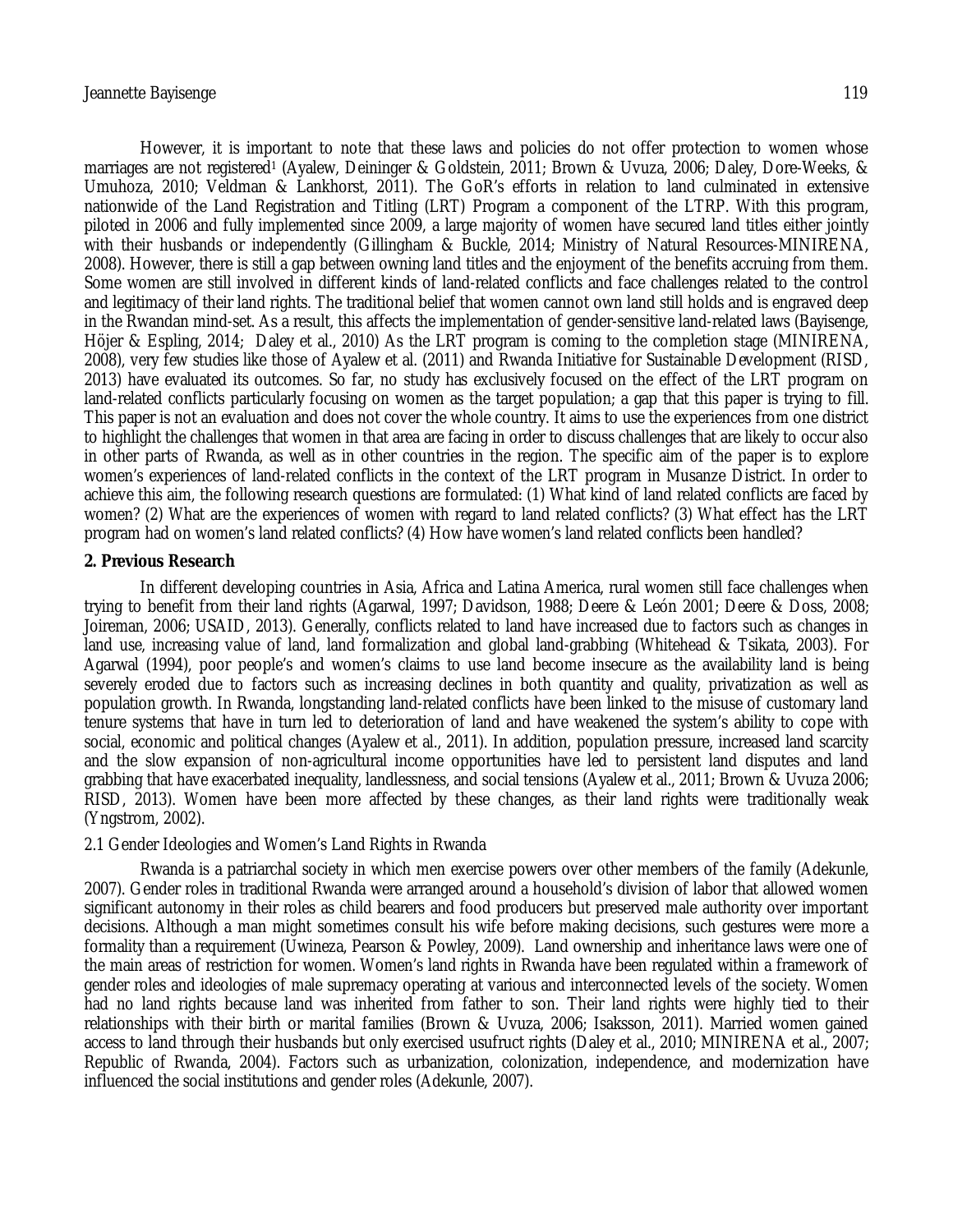More importantly as a study by Uwineza et al. (2009) reported much of women's advancement seen today in Rwanda, seemed to have resulted from exceptional social and political factors in the post-conflict period. Similarly, Adekunle (2007) narrated that one of the major developments after the 1994 Tutsi genocide was the development of new roles and opportunities for women. During the genocide, many men were killed, or forced into exile. Consequently, the number of female headed-households increased. According to the National Gender Statistics Report (2013, p. 11) 33.6% of Rwanda's households were headed by women. Women's responsibilities have expanded, and women have become increasingly active in all aspects of Rwandan life and culture (Adekunle, 2007). They had to adapt to difficult conditions to sustain their families (Uwineza et al., 2009). The majority of these women (82%) were engaged in agriculture than men (61%) and depended on land for their survival (National Institute of Statistics of Rwanda, 2013). However, they did not have rights on land from which they deliver their livelihoods (Brown & Uvuza 2006). Furthermore, many women whose families have been vanished faced difficulties making claims to their family's land without husbands or other male relatives (Veldman & Lankhorst, 2011). To deal with this problematic situation, the GoR has initiated many strategic activities toward gender equality and promotion of women's rights. The new legal framework has brought radical changes, especially with regard to women's rights to land through inheritance. Yet, the theory/practice dilemma exists, and women still face challenges and have to fight harder to assert their rights (Bayisenge et al., 2014; USAID, 2008; Yngstrom, 2002).

#### 2.2 Land Conflicts Resolution Process in Rwanda

As elsewhere in Africa, land rights in Rwanda, are mediated through multiple and interacting sets of formal and informal norms and institutions that many studies have referred to as 'Legal pluralism' (Ikdahl et al., 2005; Meinzen-Dick & Pradhan, 2002; Rasavi, 2007; WB et al., 2009). In legal pluralism, individuals follow the process of 'forum shopping' in which disputants use different courts and other dispute-settlement fora and arguments grounded in either 'customary' or 'statutory' principles (Meinzen-Dick & Pradhan, 2002; Razavi, 2007; Sikor & Lund, 2009; Whitehead and Tsikata, 2003). Although these institutions of dispute handling have different bases of legitimacy, they are not separate. They operate instead in more interconnected ways. In Rwanda, the majority of land disputes are handled at the local level (Rwanda Women's Network, 2011; Veldman & Lankhorst, 2011). Most of the land conflicts are solved at *the inama y'umuryango* (family council or meeting), which is considered to be the first institution of land dispute resolution (USAID, 2008b). There are no strict regulations regarding the composition or the procedures of this customary law institution. The way the meetings are convened and led, meeting frequency, reasons for convening the meetings, the role given to women in the hearing, the interaction of family members, and the methods that families adopt to resolve disputes, all vary from family to family. In addition, the family council does not only resolve disputes related to land but also handles other kind of disputes that may arise within the family (Veldman & Lankhorst, 2011). When a family council fails to resolve a land dispute, the disputing parties bring the case to the local authorities. Firstly, the case is brought before the *umudugudu* (village) council. When this council fails to resolve the dispute, the case is brought before the executive secretary of the cell2. Other officials at sector and district levels may also intervene whenever necessary (USAID, 2008a; Veldman & Lankhorst, 2011).

Across the country, the lowest level of state based institution with the responsibility of resolving disputes is that of the *abunzi* (mediation) committees. *Abunzi* literally means 'those who reconcile'. The purpose of this system is to settle disputes, reconcile conflicting parties and restore harmony, and the majority of cases are heard in public. It is only when the parties cannot be reconciled that the *abunzi* are required to apply the provision of land related laws. In this case they adopt an adversarial decision that becomes binding for the parties unless one of them submits the case to the Primary Court for review within 30 days (USAID, 2008b). The GoR established these *abunzi* committees in order to deal with all disputes before submission of the latter to the Primary Court (Takeuchi & Marara, 2009; Veldman & Lankhorst, 2011). The organization, jurisdiction, competence and functioning of the *abunzi* is governed by the 2010 Organic Law. In each cell and sector, 12 community members and three substitutes are elected and at least 30% of them must be women3. In practice, as in the family council, the scope for such interventions varies a lot; some *abunzi* leave more room for debate, while others exclude it completely (MINITERE et al., 2007). As stated in Articles 8 and 9 of the Organic Law of 2010**,** *abunzi* committees have jurisdiction over civil cases relating to land and other immovable assets with a value not exceeding 3,000,000 Rwandan Francs (RwF), as well as offences involving the removal of land boundaries, among other things. Disputes over land and other immovable assets with a value exceeding the amount above are directly submitted to the Primary Courts. The state institutions are enclosed in a conventional court system.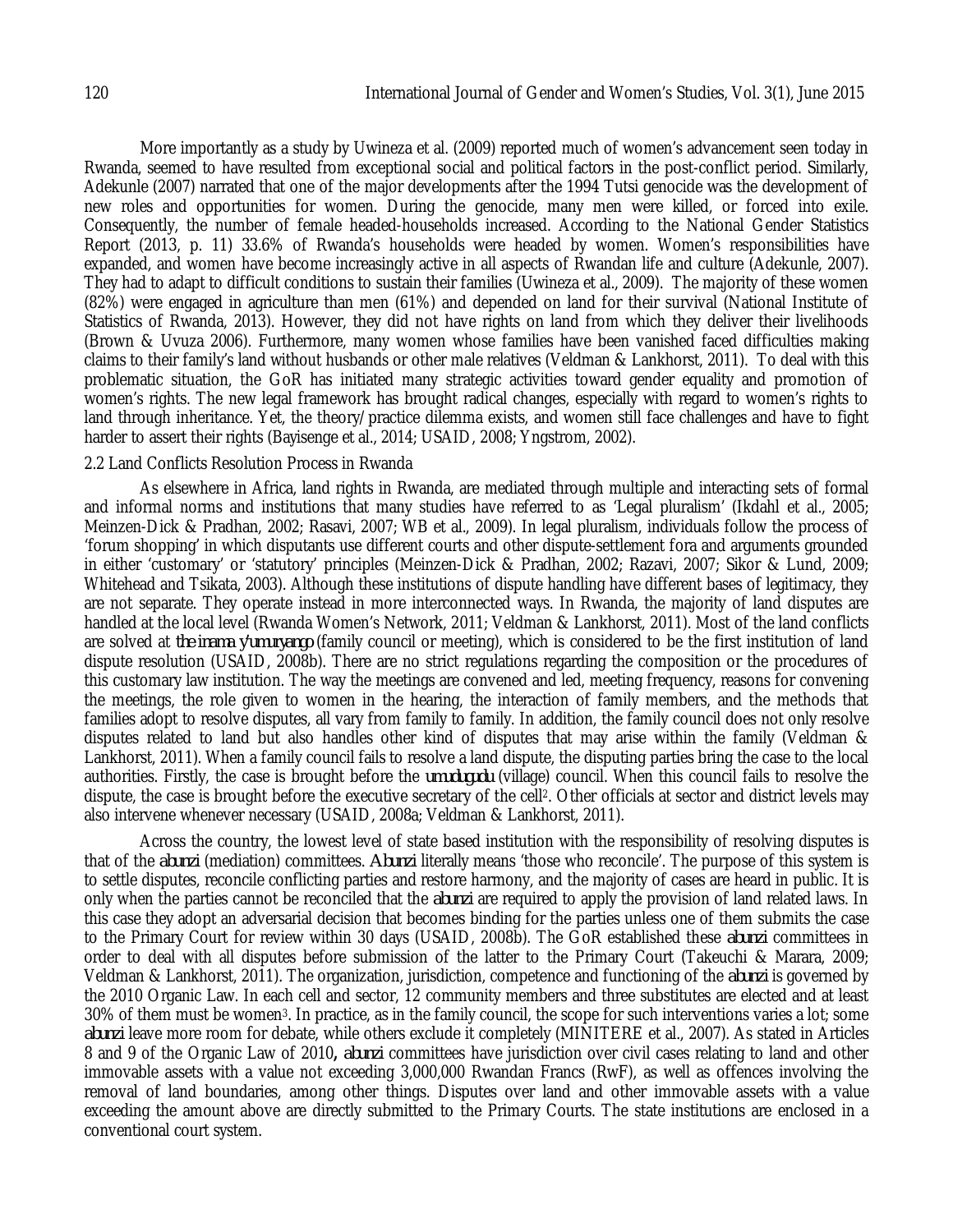According to Article 67 of the 2008 Organic Law determining the Organization, Functioning and Jurisdiction of Courts, disputes related to land and livestock and their succession are handled at the level of the Primary Court and reach the Intermediate Court only in cases of appeal. Due to the fact that rural households own on average 0.72 hectares of land (with a value that is likely to be very far below 3 million RwF4), it is evident that few rural Rwandans will ever be involved in a land dispute that must be submitted to the Primary Court in the first instance, except in a case of appeal. Access to formal state courts is very limited and only a fraction of these cases move on to enter the formal court system (MINITERE et al., 2007; Veldman & Lankhorst, 2011). Looking closely at the process of resolving land conflicts, there is the challenge of gaining access to the formal courts on the one hand, and a dubious quality of justice rendered by the local institutions on the other. Although their nature varies considerably from place to place, customary institutions are often gender-biased in composition and orientation (WB et al., 2009). Compared to the formal courts, customary institutions may provide a more easily accessible (both geographically and economically) and speedier land conflict resolution process to rural women. These institutions may also enjoy greater social legitimacy (MINITERE et al., 2007; WB et al., 2009). Moreover, the fact that these local institutions are managed by members of their own community, who will generally know the parties, the witnesses, the disputed piece of land and the local practices, is often seen as a significant advantage (Veldman & Lankhorst, 2011). However, functionality and legitimacy do not automatically result in transparent and equitable governance (WB et al., 2009). There is also a lack of awareness and understanding of the new land laws and other laws that have a bearing on land disputes, both among men and women, and this challenges the work of resolving land conflicts (Bayisenge et al., 2014; Daley et al., 2010; RISD, 2013).

#### **3. Theoretical framework: Feminist and Bargaining Approaches to Women's Land Conflicts**

As a theoretical framework, this paper builds on both the feminist and bargaining approach that seem to be intertwined in trying to explain the process of women's land claims in this paper. Feminists argue that women are socially, economically, politically and legally subordinated and undervalued in most societies. The way men and women gain access to and control over the resources including land, is mediated by gender ideologies and relations, that are socially constructed and often gender biased (Agarwal, 1994b; Bayisenge, 2015; Levit and Verchick, 2006; Obeng-Odoom, 2012; Rao, 2007; Reddock, 2000; RISD, 2013). Looking at the bargaining approach, it is said that women and men's interests in land are both joint and separate (Razavi, 2007). The bargaining approach suggests that where different members have different, and possibly conflicting, preferences and interests, decision-making occurs through a process of bargaining and negotiation (Kabeer, 1997; Razavi, 2007). As Paydar (2012) argues, the bargaining approach situates women within the family where resources such as land are accessed by members of the family through a process of negotiation and where outcomes of this negotiation largely depend on the bargaining power of the members involved. Bargaining power is not equally distributed among members, but depends on their respective fall-back positions. In general, the fall-back positions of women are much weaker than those of men (Kabeer, 1997) which increases the likelihood of experiencing land conflicts.

Applying the two approaches to women's struggle over land rights leads to the necessity of conceptualising women's access to land in terms of social relations. In this paper the focus is placed more on how gender relations influence women's land claims within the larger framework of this set of social relations. Land is embedded in institutions within a society (Obeng-Odoom, 2012; RISD, 2013) and is both an economic resource and a set of relationships between people that are mediated by symbolic and material value (Agarwal, 1994; Rao, 2007; RISD, 2013). The power structures influence access to land and operate at multiple levels and within diverse institutional arenas (Rao, 2007; Razavi, 2003; RISD, 2013; WB et al., 2009). Although the household is a basic unit of society on which gender relations are played out and where individuals both cooperate and compete for resources, this paper goes beyond intra-household gender dynamics as gender relations that are expressed within the household, are reinforced and reshaped in different institutions (Kabeer, 1997; Narayan et. al, 1999). Most of the land conflicts that involve women are reported to be intra-household. However, we agree with Agarwal (1997) that intra-household bargaining power is influenced by the person's bargaining power within the larger institutions outside the household circle. Considering women's land rights as being negotiated through multiple levels and within various institutions will help to present and analyse data from this study by not looking at women's land conflicts as only being influenced by relationships within their households but also considering these conflicts as embracing a broader context.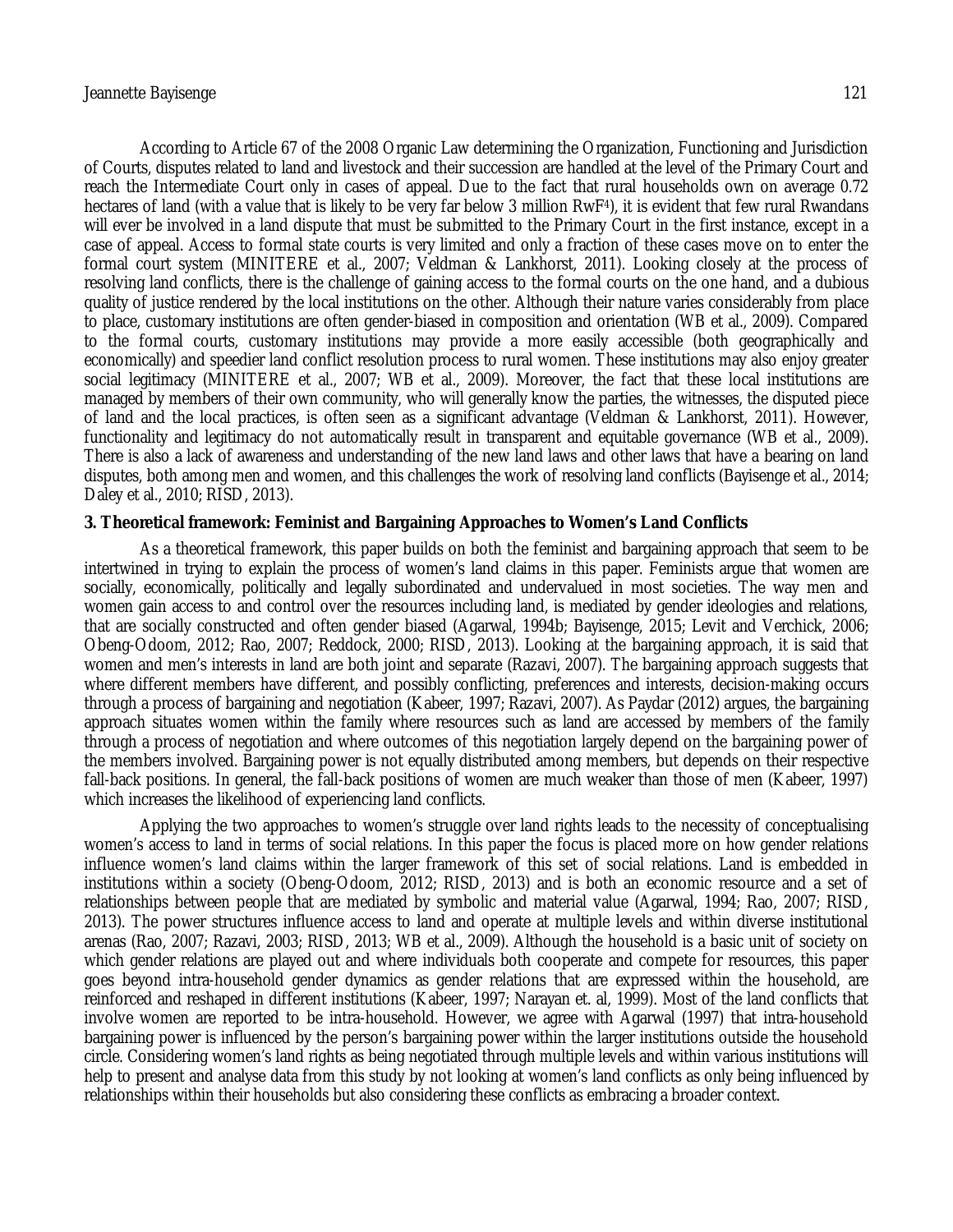# **4. Methods**

## 4.1 Settings

This study is part of a larger study carried out in Musanze district in November 2012-January 2013. Musanze district is one of 30 Districts composing Rwanda and is located in the Northern Province. As the general trend in Rwanda, the population in Musanze is young, rural and predominantly depending on subsistence agriculture for their livelihood (National Institute of Statistics of Rwanda (NISR-RPHC4, 2014). The main reason for choosing Musanze district was that it presented some challenges that could affect women's land rights compared to other districts<sup>5</sup>. Those challenges included high densely population, small land holdings, many landless people, as well as polygamy that is reported to be among the main challenges to women's land rights was found to be more common in that area (MINITERE et al., 2007). Consequently, building on experiences of women in a district with such challenges could be extra interesting in order to explore better the topic.

### 4.2 Data Collection Techniques and Process

This study is mainly an explorative integrating qualitative and quantitative methods (Bryman, 2012; Matthews & Ross, 2010; Padgett, 1998). Quantitative and qualitative data were collected at the same time. The intent of using mixed methods in this study was to learn about the magnitude of LTRP and women's land rights by using quantitative instruments as well as the perceived meanings generated by qualitative methods. Four research assistants helped in the collection of survey data while the author was mainly involved in qualitative data collection.

### Quantitative Data: Selection of Households and Target Population

Quantitative data were collected through structured interviews with 480 women from agricultural households in the District of Musanze. Respondents were not fully randomly selected on one hand because there was no available dataset to allow a full random sampling but also in order to choose women from different background on the other hand. The target was women of at least 18 years old age. The other condition was to try to choose women from different economic, social and marital status with different age groups. The expectation was that including all these variables would diversify the experiences the respondents have with regards to their land rights. When more than one female person meeting this criteria were found in a household during the time of interview, the female spouse was automatically selected. Otherwise, the oldest among those who were present was selected.

### Qualitative Data Collection

Qualitative data was collected in the same area as for the survey interviews. Semi-structured individual interviews with staff at different levels of administration<sup>6</sup> and 5 women<sup>7</sup> as well as Focus Group Discussions (FGD) with women members of associations<sup>8</sup> were conducted. Participants in individual semi-structured interviews and FGD were purposively selected on the basis of their ability to provide information about the topic.

### 4.3 Analysis

*Quantitative data:* Results were analysed with SPSS using survey general responses mainly from 477 respondents who successfully completed the survey questionnaire. Some questions were only relevant for a subsection of the women and were analysed in accordance of this. For example, some analysis was carried out on 220/477women who thought they might face challenges while claiming for their land rights (see note 10) or to 32/477 women who replied having met some kind of conflicts (see note 18 and 19).

*Qualitative data*: After qualitative data collection, the audio-recorded data were transcribed verbatim. Though, transcribing data is an arduous, slow and very time-consuming task, the author chose to do it herself, due to the great benefits of formalizing the researcher with the data (Barun & Clarke, 2006; Negel, 2008). Not all translated material was translated into English. Only sections needed to be incorporated to the presentation and discussion were translated. In the translation process some concepts have been kept in their source language Kinyarwanda, accompanied with their back-translations in English, to avoid the risk of losing their meaning though translation. Thematic analysis was used to analyse qualitative data. Findings were organized around themes identified through the review of the literature and relevant theoretical perspectives, together with the new themes emerged through the data collection process. Presentation of the findings was done by concurrently integrating and comparing information from the two databases to determine if there was convergence, differences, or some combination in order to have an integrated interpretation of the overall results (Padgett, 1998; Creswell, 2009). For ethical reasons, wherever possible, the names of associations and participants have been disguised to ensure anonymity.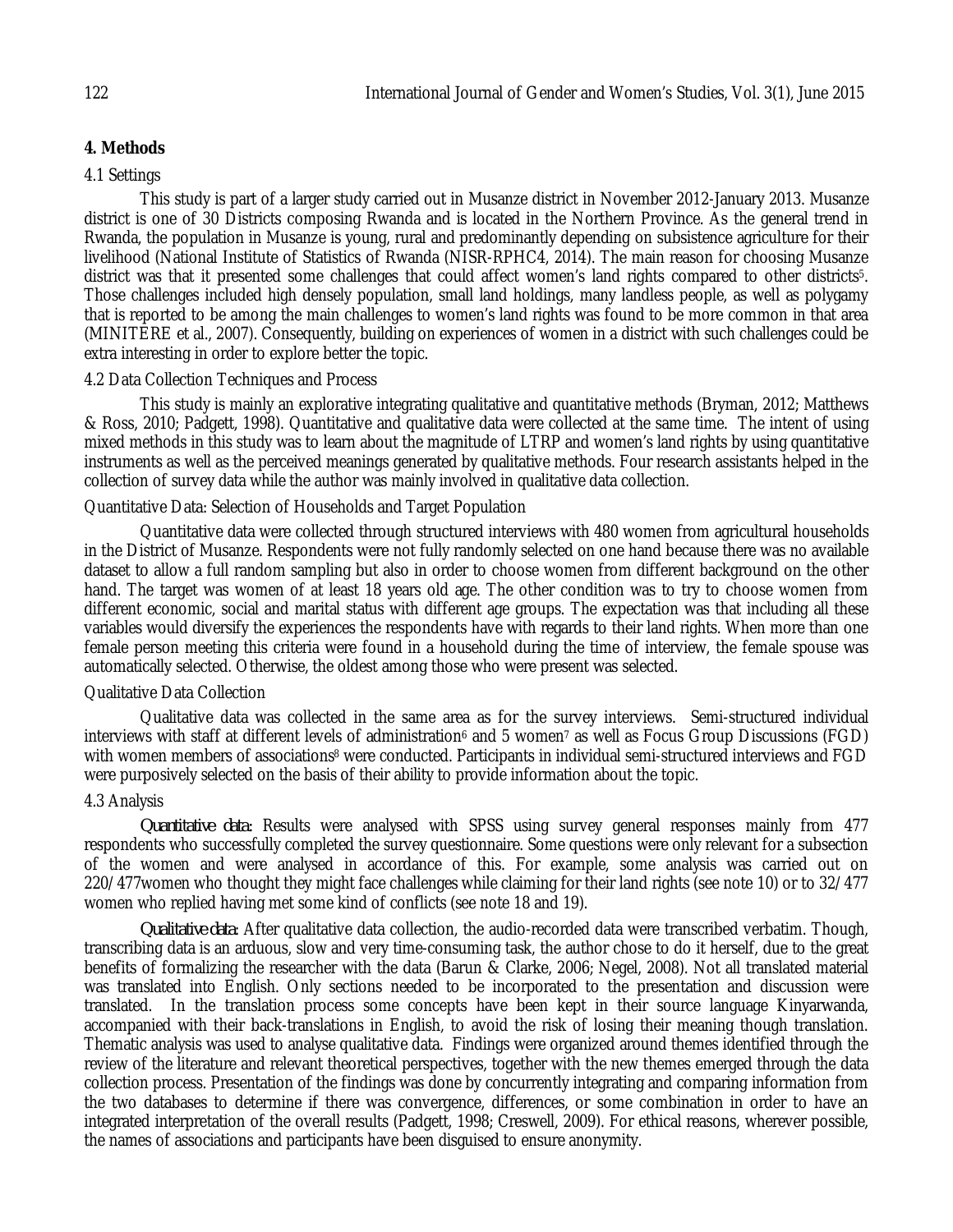#### Jeannette Bayisenge 123

In the following sections, respondents were used when referring to participants in the survey while participants were kept either in semi-structured individual interviews or FGDs. Some time 'women in the study' was used to refer to both participants in the survey and FGDs all together.

### **5. Results**

5.1 Land Related Conflicts among Women in the Study Area

According to the findings of the study, nine out of ten of the respondents reported that they had not experienced land related conflicts9. Thus, the data indicated that there were not many conflicts among the respondents. Although the majority of women reported not having experienced land conflicts, we asked them to choose on a predetermined list of challenges<sup>10</sup> , those they perceive can prevent them from claiming their land rights. Immediately more than half of the respondents (52.4%) said that nothing could stop them from asserting their land rights, and 47.4% said that they might face some challenges. A small number (7/477) of the respondents presented other causes, such as lack of land certificates, illness, advanced age, size of the land parcel, and poverty. Table 1 below presents a summary of the challenges, as expressed by the respondents who thought that some challenges might constrain their willingness to claim their rights. Challenges are presented according to the respondents' ranking, and they were allowed to choose more than one challenge at the same time, making 'n' greater than 'N'.

| <b>Challenges</b>             | $\overline{\%}$<br>n. |      |
|-------------------------------|-----------------------|------|
|                               |                       |      |
| Lack of knowledge             | 199                   | 90.5 |
| Inability to present my case  | 95                    | 43.2 |
| Lack of assistance            | 32                    | 14.5 |
| Lack of time                  | 20                    | 9.1  |
| Fear of different types       |                       |      |
| Fear of physical violence     | 38                    | 17.3 |
| Fear of community disapproval | 25                    | 11.4 |
| Fear of my husband            | 17                    | 7.7  |
| Fear of in-laws               | 16                    | 7.3  |
| Fear of my birth family       |                       | 3.2  |

| Table 2: Challenges Preventing Women Claiming Land Rights (N=220) |  |  |  |
|-------------------------------------------------------------------|--|--|--|
|-------------------------------------------------------------------|--|--|--|

Source: Author's own survey

Among those that said they might face challenges while claiming their rights, lack of knowledge was the main challenge cited by nearly nine out of ten respondents, followed by the inability to present their case. This inability can also be related to the lack of knowledge. Thirdly, almost half of the respondents presented different kinds of fear; fear of physical violence, fear of community disapproval, fear of their husbands, fear of in-laws and fear of their birth families. These different types of fear involve the force of culture and local norms that sometimes act more powerfully than written formal gender-sensitive laws. Consequently, women's claims lack social legitimization (see further in concluding discussion). Lack of assistance was cited by one out of seven respondents, while lack of time was cited by one out of every 10 respondents. During FGDs in all sectors, participants talked about reluctance in reporting a case as soon as they encounter land related conflicts. They said that because of the many different challenges, they may keep quiet the first, the second and third time, they find that their land rights have been violated, thinking that everything would be alright, but when the situation deteriorates they would prefer to report the case. The occurrence of land conflicts was checked against other variables to identify possible relationships. The findings are presented in the following bivariate table.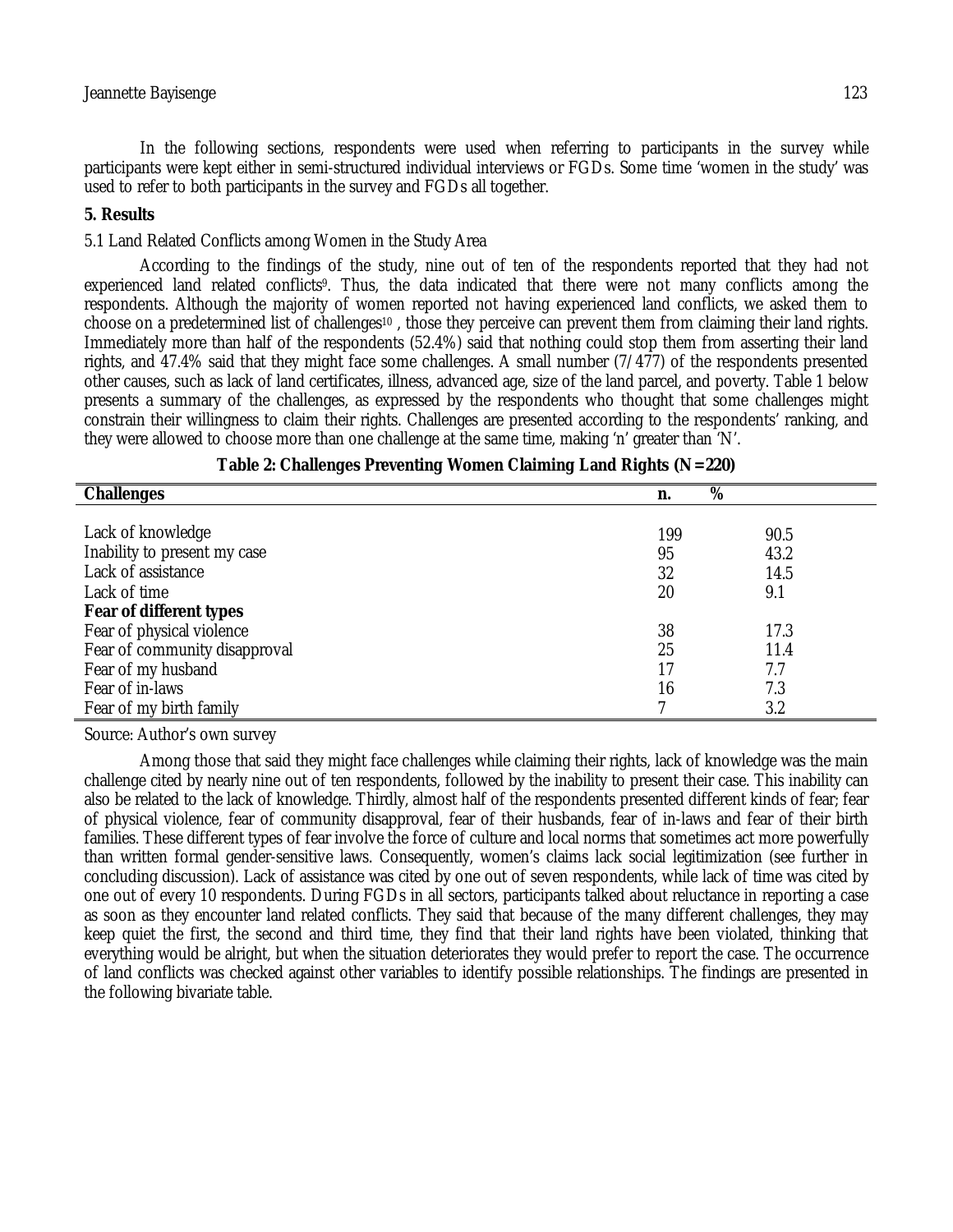| Yes |      |     | <b>No</b> |     |       | Sig./p.   |
|-----|------|-----|-----------|-----|-------|-----------|
| n.  | %    | n.  | %         | n.  | %     |           |
| 32  | 6.7  | 445 | 93.3      | 477 | 100.0 |           |
|     |      |     |           |     |       |           |
| 24  | 7.3  | 303 | 92.7      | 327 | 100.0 | 0.416     |
| 8   | 5.3  | 142 | 94.7      | 150 | 100.0 |           |
|     |      |     |           |     |       |           |
| 13  | 5.8  | 210 | 94.2      | 223 | 100.0 | 0.351     |
| 18  | 8.3  | 199 | 91.7      | 217 | 100.0 |           |
| 1   | 2.7  | 36  | 97.3      | 37  | 100.0 |           |
|     |      |     |           |     |       |           |
| 13  | 4.3  | 288 | 95.7      | 301 | 100.0 | $0.006**$ |
| 19  | 10.8 | 157 | 89.2      | 176 | 100.0 |           |
|     |      |     |           |     |       |           |
| 10  | 4.0  | 243 | 96.0      | 253 | 100.0 | $0.011*$  |
| 22  | 9.8  | 202 | 90.2      | 224 | 100.0 |           |
|     |      |     |           |     |       |           |
| 24  | 8.7  | 253 | 91.3      | 277 | 100.0 | $0.045*$  |
| 8   | 4.0  | 192 | 96.0      | 200 | 100.0 |           |
|     |      |     |           |     |       |           |
| 4   | 4.9  | 78  | 95.1      | 82  | 100.0 | 0.467     |
| 28  | 7.1  | 367 | 92.9      | 395 | 100.0 |           |
|     |      |     |           |     | Total |           |

**Table 3: Occurrence of Land-Related Conflicts and its Correlates among the Respondents**

Statistical significance at \*p 0.01<0.05, \*\*p 0.001<0.01, \*\*\*p <0.001 Source: Own study

Considering marital status, the statistically significant results showed that conflicts seemed to be higher among non-married respondents. Other variables, such as having a joint title and location were found to give significant results. Those who had joint titles experienced fewer conflicts compared to those who did not. In addition, for some reasons that need further exploration, conflicts were higher in the volcanic areas compared to the Bugarura area. Education, age, religion and being active in leadership and public activities were also examined but none of these were found to give significant results. It would have been expected that people with knowledge would have been involved in more conflicts, as they would be expected to fight for their rights, but it seems that conflicts depend on more than knowledge and education factors, as the following quote of one the coordinators of *CNF* shows. When my husband died, conflicts immediately arose with my in-laws, who wanted to take all the land, although I was a registered wife, with children, and hence have all the rights to the matrimonial property. They did not care that I was one of the coordinators of women in the sector and knew all the laws that protect me. *Twaraburanye ngeze aho ndarambirwa pe ndabireka* (I defended my case in the courts, then became tired and gave up). Since my children have grown up they are the ones who have continued to go there. They are still appearing in the courts now. This quote suggests that land conflicts may go beyond knowledge and awareness about the laws, because even women who are aware of their rights are not spared from non-recognition of their land rights.

5.2 Women's Stories About the Grounds For Land-Related Conflicts and the Effects of LRT Program

A small number of the respondents (7%)<sup>12</sup> say they themselves have had land conflicts and 15%<sup>13</sup> say that they know people who have been involved in such conflicts. These percentages are drawn from all 477 respondents. The grounds for conflicts among the respondents themselves and among their friends/ colleagues/ relatives are almost the same. However, it emerged that when women talked about their own conflicts, they did not mention many cases related to conflicts between themselves and their husbands. It was only when they were asked to talk about their friends, colleagues and relatives that these cases were mentioned. Although there are few cases of conflicts reported among the respondents and FGD participants, it is important to listen to the stories told around conflicts to see what can be learnt from them.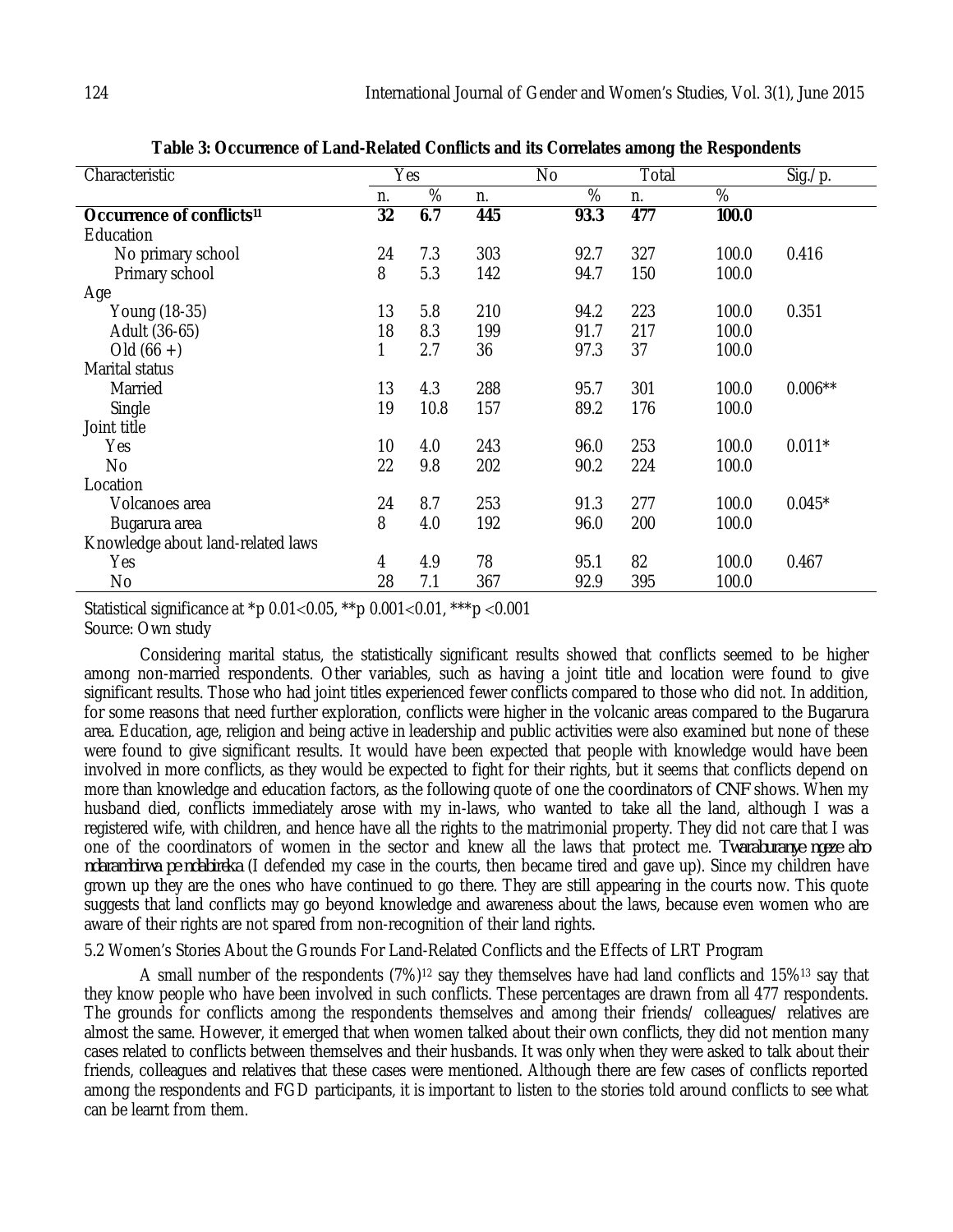#### Conflicts Related to Inheritance

Respondents in the survey and participants in FGDs reported that conflicts were mostly related to inheritance and land sharing. They said that such conflicts occur especially when the family of a deceased husband wants to keep all of the land and leave the widow with empty hands. Other cases were mentioned where their brothers refused to share land with them or sell their inherited plots. Furthermore, they cited cases where they quarrelled over land with aunts, uncles, and stepfathers. Nine out of ten of the respondents asserted that LRT program has generally reduced the number of conflicts related to inheritance. Both respondents and FGD participants explained that such conflicts had decreased especially because the successors are now known and their names are officially registered. Many pending conflicts, in which families have previously denied land to their daughters, have been resolved. However, there were women in the study who were sceptical about the effect of decreasing conflicts through LRT program. They reported that LRT program had solved some conflicts but also that this had been done so quickly and no one knows if the conflicts will not arise again. Some argued that this program has increased conflicts, as new conflicts are emerging. Two respondents in the survey <sup>14</sup> said as follows: *Bazamarana ahubwo cyane cyane mu gihe cyo kugabana. Cyera umukobwa ntiyazunguraga none dore* (They will exterminate each other, especially during the time of sharing land. Traditionally girls were not allowed to inherit and now see). *Njye mbona iyi gahunda yarasembuye abantu. Benshi bararwanira ubutaka kandi siko byari bimeze kera* (I see that this program has incited people. Many are fighting for land, and this was not the case before). Similarly, FGD participants from cooperative C in Muko sector said that before the new legal framework gave equal rights to both girls and boys, men and women, land conflicts involving women were not so common because there were no laws giving women rights to claim land. One of the participants from this FGD narrated:

*Umugore yaragendaga aho bamuhaye agafata aho amahoro agahinda ariko ubu niba bamuhaye gato arakanga kuko amategeko amurengera* (Before these laws, the woman would be happy with whatever size of land parcel she was given, but now when she gets a piece that is smaller, compared to what her brothers' get, she declines it as there are laws supporting her claim). Furthermore, the staff in charge of gender and social affairs in Musanze disctrict also commented that this program has made women feel secure, as a wife receives 50% of the matrimonial land. Nonetheless, for the extended family, it has raised a number of conflicts, especially when the family members used to work jointly on the land but during registration they were required to decide the name of whom it must be registered to. As reported in the introduction, through the new legal framework girls have the same rights to their parents' property as their brothers and registered married couples have equal rights to matrimonial property, including land Therefore, according to the FGD participants, some men do not feel threatened or unjustly treated when they have to share their parents land with their sisters, because they expect to be compensated by the land they would get from their wives through marriage. Consequently, as women from cooperative A in Nyange sector narrated, there are women who are mistreated because they do not bring land when they get married. One of these women further argued: a man tells his wife to go to her family to get land and the wife does not know how to go there when her parents are still alive. When she does not go, conflicts arise in the household. Worse still, some parents do not have any land to give to their children.

#### Land conflicts related to polygamy

Nearly three in four of all women in the study considered polygamy to be one of the main causes of land conflicts. Although, polygamy is outlawed in Rwanda, nearly one in seven of the respondents are engaged in polygamous relationships. Due to the fact that polygamy is legally not accepted in Rwanda, there is a likelihood that the number of women living in polygamous marriages may have been underestimated, as women may hide their polygamous status. The participants in FGDs reported that *ubuharike* (formal forms of polygamy or de jure polygamy) are decreasing and giving rise to *ubushoreke* (new forms of polygamy or de facto polygamy) that they consider to be more dangerous to women. Polygamy becomes an issue especially in the fact that it complicates the inheritance process and the sharing of limited available land among members of a large family. Women in the study narrated that conflicts arise among co-wives and their children especially when the husband dies, or when the husband favours one woman at the expense of others<sup>15</sup>.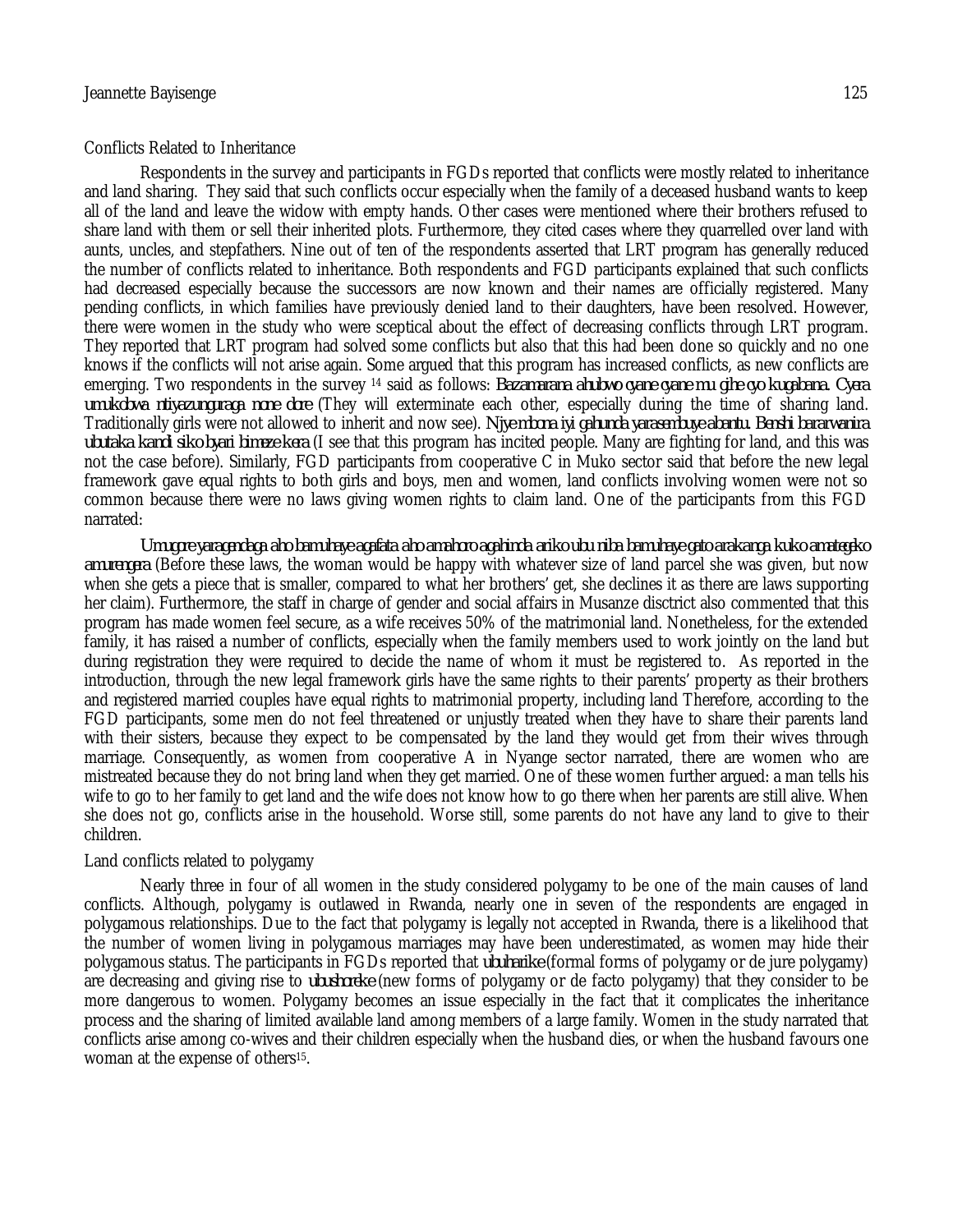#### Land Conflicts Related to Plot Boundaries

There were also a few types of conflicts related to boundary encroachment between neighbours reported by the respondents and participants in both FGD and semi-structured interviews. According to them, plot boundaries have been very clearly demarcated. They explained that conflicts related to boundaries have decreased because now everyone knows her/his plot limits. According to the participants in FGDs, a very good thing was that the LRT exercises were conducted publicly in front of the owners, neighbours, and local leaders. In most cases it was the owners themselves who showed the borders of their plots. Therefore, it would be hard for someone to deny something that had been done in public. One of the women in the FGD in Busogo sector said: Single mothers used to have regular cases related to boundary encroachment because people said *'uriya ni umugore aribana ntawe uzamurengera reka tujye kumutwarira ubutaka ntazi ibyimbibi ariko ubu ntibikibaho kuko umurima w'umuntu na metero biragaragara ku byangombwa by'ubutaka'* (she is a woman who lives alone, and nobody will defend her. Let us grab part of her land. However, today it is no longer possible as even one meter of one's land is clearly shown on the land certificate). It is important to mention that, a number of respondents and participants mentioned their concerns about taxation. They said that they do not understand why they are told to pay taxes on the land they consider to be their own. One of the agronomists interviewed, reported that some challenges related to boundaries have generated problems connected to taxes, depending on how people have defined the borders of their plots during the demarcation process. He narrated: It happened that a person registered his house and put it together with different plots surrounding it as one plot in order not to pay 1,000 RwF<sup>16</sup> for each plot. What came out was that a computer recognized that as one parcel, which increases the size of the land to be taxed. The second case was when a father surrounded by his sons decided to put together their parcels in order to pay 1,000 RwF, as if it was one parcel. They did not know the implications that this might have later. The situations described in the quotes above have raised conflicts related both to taxation and to ownership. Family members who put their parcels together in order to save money then found that the land certificate was issued to one person, which brought conflicts because each of them wanted to have his/her own certificate. In addition, taxes also increased as the size of the land increased.

#### Conflicts Related to Daily Control Over Land and its Produce among the Spouses

According to custom, the man is the head of the household and he is the one who is supposed to have the last word about the use and management of the household's resources, including land. As the women in the study reported, the perceptions about the supremacy of a husband in the household decision-making still holds and conflicts arise when husbands want to make the sole decision about the use of the produce. Furthermore, conflicts arise when husbands attempt to sell and lease out land without their wives' consent or simply refuse to give land to their wives when they separate. According to women in this study, there have been remarkable positive changes in household decision-making mostly with regard to important decisions such as selling, buying, or leasing joint land, as no husband is now able to take such decisions without the consent of his wife. However, with regard to the daily management of land, nothing much has changed (Bayisenge, forthcoming) Challenges to women's control over land and its produce become worse when the wife is not officially married. The woman might be threatened with being sent away anytime and her rights in the household are very much at risk, such as the following case from semistructured individual interviews illustrates.

Betty is a 19 year old young unofficially married woman. When we visited her during the interview she said that she had been seriously beaten by her husband, to the extent that she was taken to the health centre. The coordinator of *CNF* told us about the case before and we decided to visit her. In Rwanda the required minimum age for the registration of marriage is 21. Betty was engaged in marriage before the required age because she was pregnant. The couple now have a two-year old child together. Their main occupation is agriculture. They do not have any land registered in their names. Where they live and the land they farm belong to her parents-in-law. Her husband has full management of the harvest and sells some whenever he wants and he rarely gives money to Betty in order to buy what she needs or deems necessary for the household. Her husband has been occasionally beating her since they started living together and threatening to send her away. It happened that by the time we visited her for interview the beatings had intensified. The cause of the incidence was that they had harvested potatoes and Betty sold some. After selling the potatoes her husband asked her to give him the money and Betty refused, as she wanted to pay her weekly contribution to the association <sup>17</sup> as well as health insurance. When she refused they quarrelled and then her husband started violently beating her. When the husband saw that his wife was not able to stand up and was seriously suffering, he locked her inside the house, took the child, and left.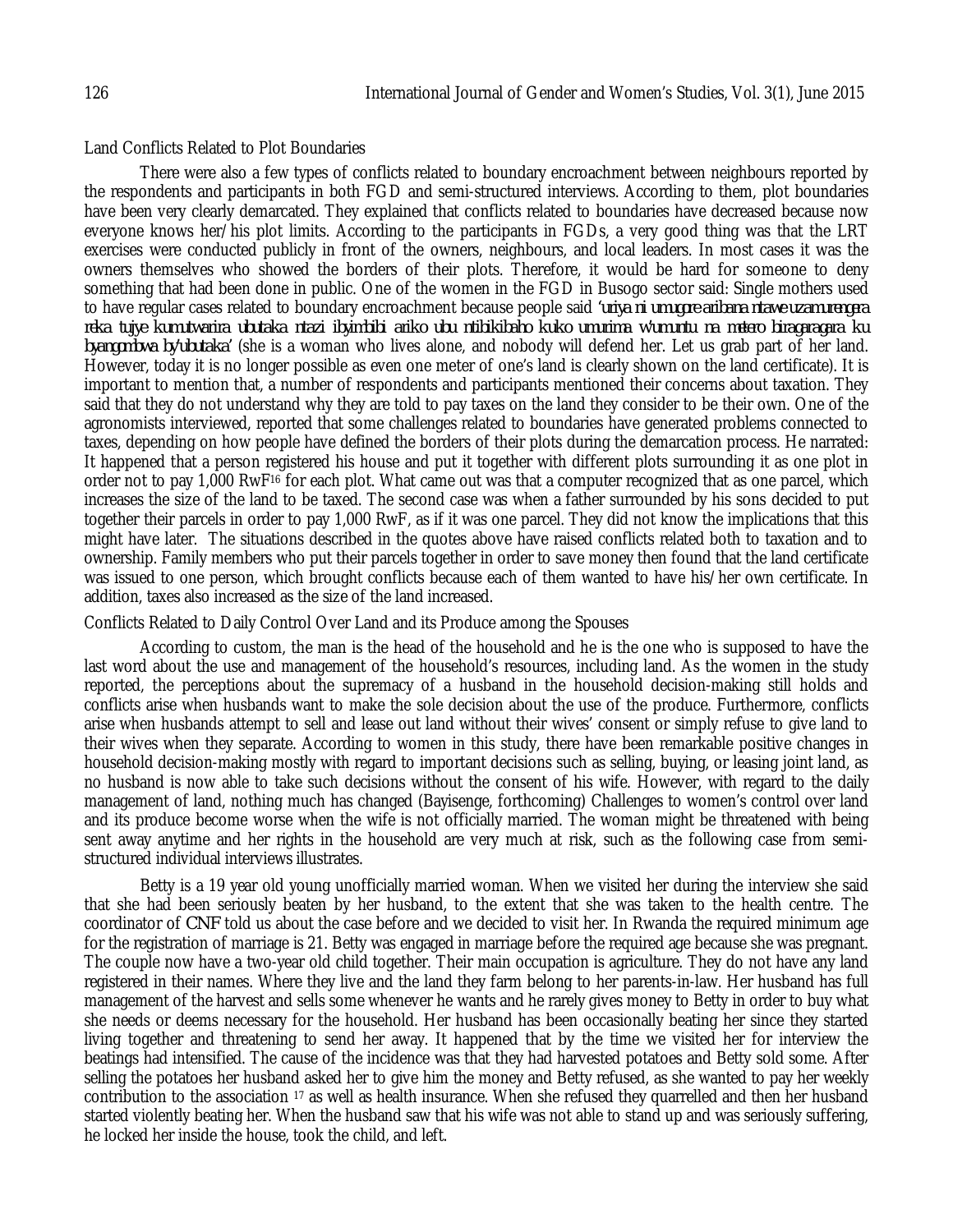When a neighbour passed by, she heard someone crying out inside the house and went to inform the authorities. Local leaders came and helped Betty to get to the health centre but her husband did not show up. After leaving the health centre Betty stayed alone at home. She was still suffering and was there alone with nobody to help her. Her husband came back the day before we visited her, but when we arrived he was not around. Betty narrated that her relationship with her in-laws were not good either. The proof was that although they lived nearby, nobody came to see her when she was suffering and her husband was not there. Both FGD participants from cooperative D in Kinigi and cooperative B in Busogo said that there are men who want to control all the harvest, as they like, without asking the opinion of their wives. They further argued that some men were naturally like that and their wives knew it and accepted it, *ubuzima bugakomeza* (life continues). One of the FGD participants from Busogo narrated: There are cases where the couple harvests, for example, 2 tons of Irish potatoes and the husband sells them and gives the wife very little money, or nothing at all. When the woman claims, the husband will tell her, you did not bring any land from your father, so there is no reason to claim more than that. Similarly, one of the coordinators of *CNF* said that for minor decisions, like managing the harvest from the field, there has not been much change, because greedy men remain as they were before land registration. Women may tell you that they till, plant seeds and harvest, but do not make any decision on how to use the harvest. However, the majority of the FGD participants reported that, although there has not been much change in decision-making regarding the use and management of the harvest, the fact of having their names on the certificates has positively changed something in the way decisions regarding the use and management of land and its produce are taken. The certificate serves as a safeguard against potential mismanagement of land by the husband. The FGD participants also recognized that not all families had problems in managing their harvest. They asserted that in many families, husbands and wives do negotiate before taking any decision regarding the use of their land and its produce. Yet, there were some few cases where men continued to manage the joint matrimonial land on their own despite the registration of marriage, as Agnes's case below illustrates.

Agnes is a 34-year-old woman in an officially registered marriage. She has four children: two boys and two girls. She lived relatively decently with her husband. She mentioned that they had what was necessary to take care of their children. They had about 17 plots of land, a shop, etc. However, although they jointly owned what was needed to live healthily and happily, they always quarrelled over the use and management of their property, to the extent that Agnes raised a claim in the courts in order to be divorced. The situation deteriorated when her husband started to have extra marital affairs with mistresses. He has five children from three different concubines. He gave some plots to his concubines, as well as to other people, without Agnes's consent. Agnes narrated, 'One day I saw people farming our plot and when I asked them they replied that it was my husband who gave them that plot.' She continued, 'Lastly I met a neighbour and he told me, 'Agnes *we umurima wawe warandumbiye'* (Agnes, your plot did not yield good harvest) and I was so shocked.' She further narrated, 'The other day, I went to buy peas in the market and people asked me why I was buying peas while I have plenty of full-grown peas in my field. They did not know that others farmed those plots. When I reached home, I asked my husband what was going on and he said that he had let those plots to people.' According to women in the study, a number of conflicts also occurred often between women especially female heading households and their in-laws. LTRP has helped to put an end to some of those conflicts. One of the members of cooperative F in Remera narrated.

After my second child was born, my husband went to Kigali to look for a job. After he left, my father-in-law sold our coffee plantation. When my husband heard about it he came back and cancelled the transaction and then my father-in-law gave back the money to the buyer. After that, my husband went back to Kigali. However, conflicts with my in-laws continued. My brother in-law also wanted to have this land in his name. I continued to farm the land and my father-in-law came and farmed a part of it at the same time, pretending that it was his land too. But, since LTRP started the problem has been solved and the land has been registered in my name and my husband's. It is clear from the above-mentioned case that a final solution was found through the LTRP. However, even before the LRT program the in-laws did not fully succeed in taking advantage of the absence of the husband, as he came back and tried to protect his wife's and family's interests. Lastly, participants in FGDs also mentioned that there were conflicts arising between children and their parents. They presented the case of children who wanted to inherit land after the death of their father, while their mother was still alive.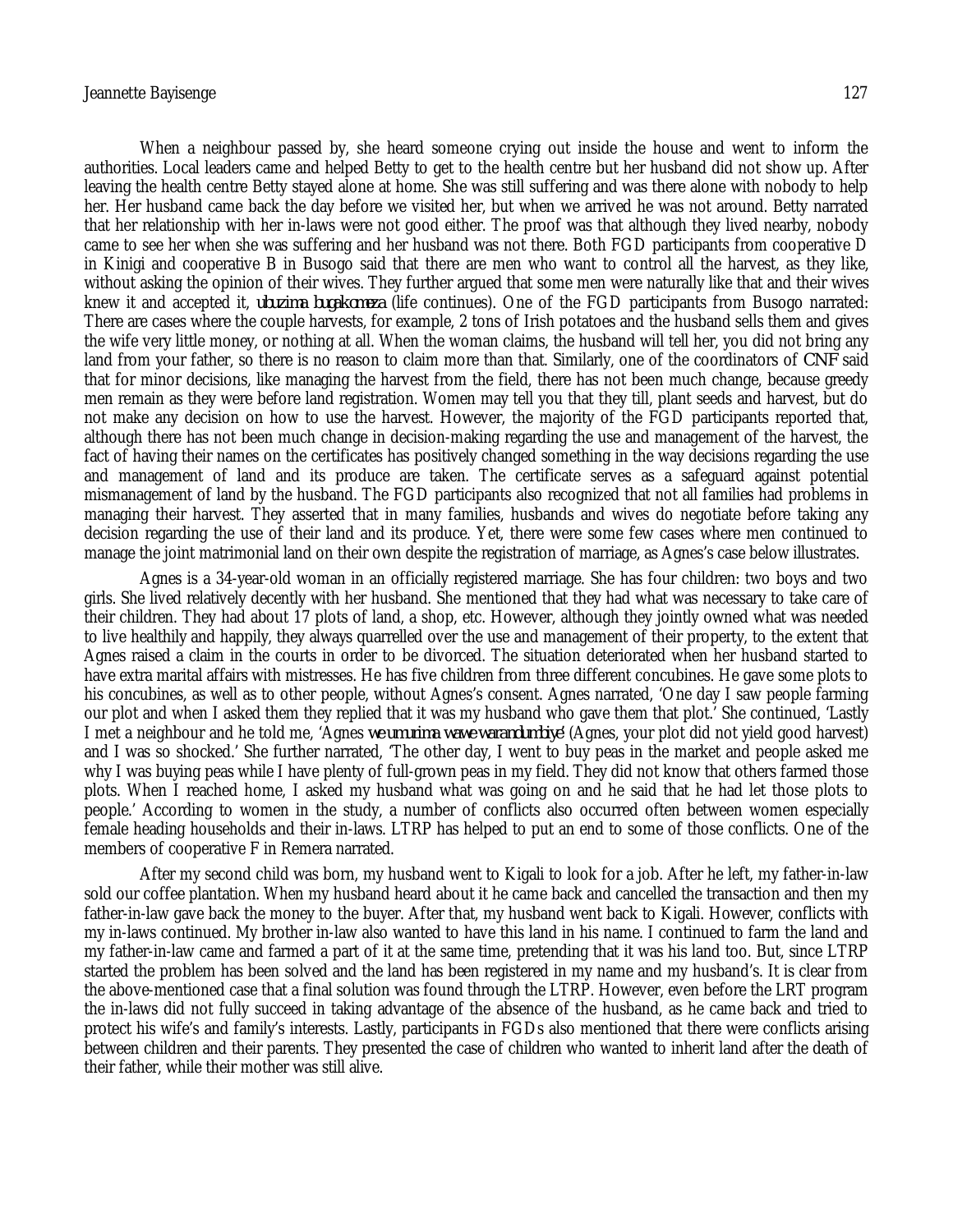# 5.3 Land Conflicts Resolution Process

Respondents were asked where they first reported their conflict cases and who solved the conflicts. The answers are presented in table 3.

|                 | First report $(N=32)$ |       | Solution of conflicts $(N=27)$ |       |  |
|-----------------|-----------------------|-------|--------------------------------|-------|--|
|                 | n.                    | %     |                                | %     |  |
| Family council  | 13                    | 40.6  |                                | 22.2  |  |
| Village leaders |                       | 15.6  |                                | 7.4   |  |
| Cell leaders    |                       | 15.6  |                                | 18.5  |  |
| Abunzi          |                       | 15.6  |                                | 14.8  |  |
| Courts of law   |                       | 9.4   |                                | 33.3  |  |
| Others          |                       | 3.1   |                                | 3.7   |  |
| Total           | 32                    | 100.0 |                                | 100.0 |  |

|  |  | Table 4: First Report of Conflicts <sup>18</sup> and their Solution <sup>19</sup> |  |  |
|--|--|-----------------------------------------------------------------------------------|--|--|
|  |  |                                                                                   |  |  |

Source: Author's study

Findings show that 32 out of 477 respondents have had conflict cases and almost half of these cases have been firstly reported to the family council. Five cases were respectively reported to village leaders, cell leaders and *abunzi,* while three cases were first reported to courts of law. One person firstly reported to her mother. Regarding the motivation of their first choice, those who first reported to the family council thought that their conflicts could be easily solved there. They considered their problem as family issue and thought that the family members were the ones who knew the reality of the case and were in a better position to resolve it. One of the respondents said, 'As they are the ones who have shared this land, they should also be the ones to solve problems related to that sharing.' However, there were respondents who were reluctant to report to the family council because they considered the family council to be corrupt and did not expect a fair trial at that level. Women from cooperative D in Kinigi sector said that many conflicts were resolved at the cell level, as it was harder to get a fair trial at family and village levels because of corruption. One of them said: *Mu mudugudu, umukuru w' umudugudu aribwira ati ni mvuga ko uriya mugabo ari umunyamafuti ntazansomya ugasanga baragufifitse* (The leader of the village would say, if I report that this man is wrong, he will no longer buy me some beer. For that reason, I have to resolve the conflict in his favour). Other respondents explained that their first choice was motivated by trust, distance, and type of conflict and provision of the law about the procedure to follow. One respondent said that it was the wish of her father. For the 32 cases of land conflicts that had been reported, respondents said that 27 of the cases had been resolved. Slightly more than half of respondents whose cases were resolved were very satisfied with the outcome, 37% were satisfied and 7.4% were not satisfied. Although very few cases were reported to courts of law in the first instance, the courts finally resolved nearly a third of the cases. In second place came the family council, and then cell leaders, followed by *abunzi,* while the leaders of the village came in last place.

# **6. Concluding Discussion**

The aim of this paper was to explore women's experiences of land-related conflicts in the context of LRTP in the District of Musanze in the Northern Province. Findings have shown that a small number of women in the study have been involved in land related conflicts. When asking women about the effects of LRT program on land conflicts, some of them considered that it has reduced the number of conflicts of different kinds, while others seemed to be sceptical about its possibilities to reduce conflicts. They agreed that some of the conflicts have been resolved, but also added that new ones are emerging. These results are consistent with findings by RISD (2013) reporting that despite its well-planned implementation, LRT has not reduced disputes over land. Reflecting on this answer, it is important to mention that because of the implementation of the new laws and policies there are new situations, and new conflicts are created. Many women see that they now have opportunities that they did not have before and some men believe that the rights they previously considered mainly as their own are being eroded. However, this seems to be contradictory with the small number of conflicts identified among the women in the study. One possible explanation for the limited number of conflicts may be that LRT has achieved one of its objectives; to reduce land related conflicts (Republic of Rwanda 2004). Agreeing with other studies such as the ones by Jackson (2003) and Walker (2003), the second possible explanation may be the fact that women do not always report land conflict cases due to lack of awareness about the laws, significant social costs, or fear of abandonment by their husbands and families.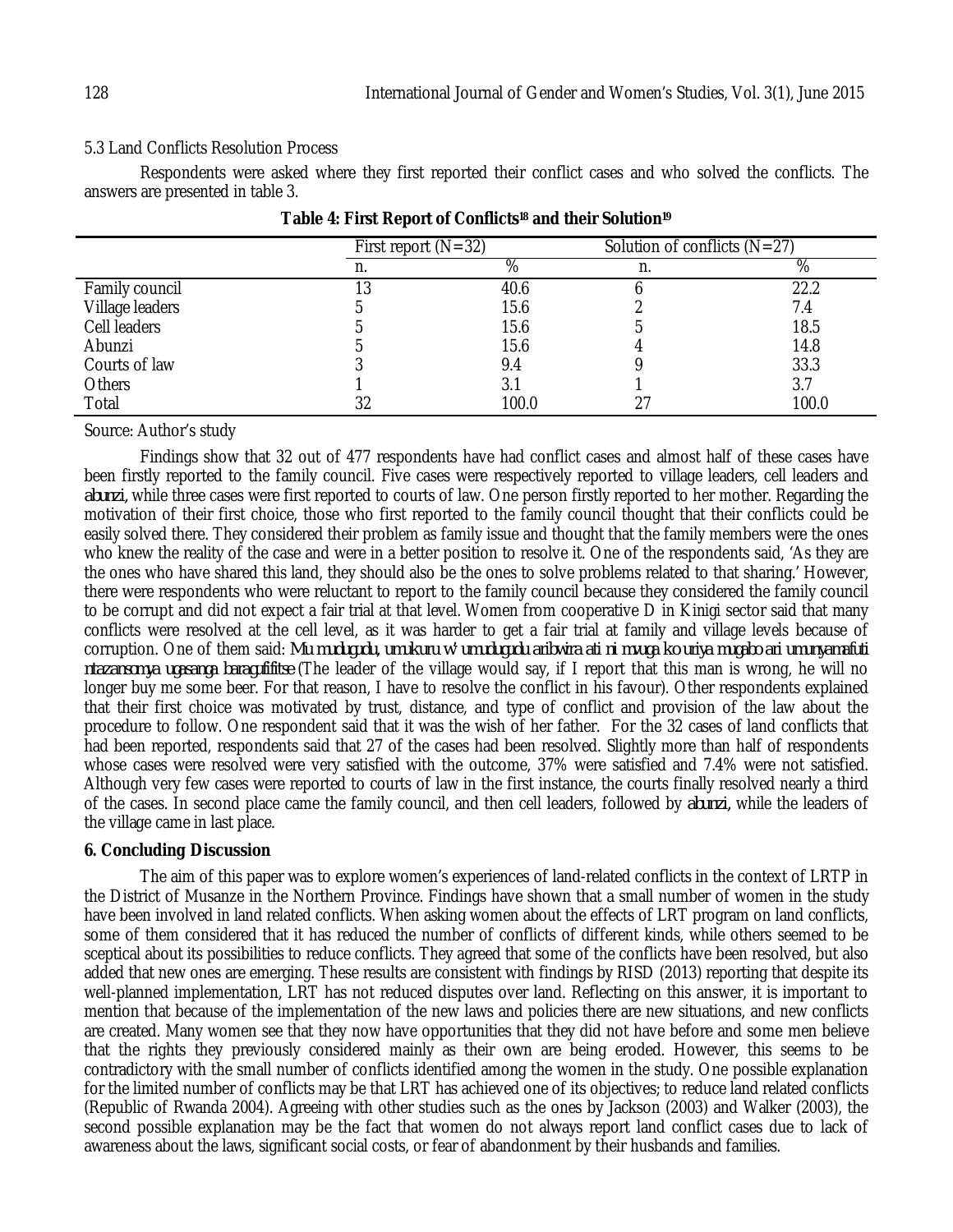Evidence for this was that the number of women who reported having known other women who had been involved in land conflicts was twice as high as the number of women who said they themselves had been involved in such conflicts. Culturally revealing family problems in public is frowned upon. The proverb 'don't wash your dirty linen in public' has great value in the Rwandan culture. Especially for women, this would expose them to some risk, such as social exclusion, stigma or abandonment by their husbands, families and the community at large (Uwineza et al., 2009; Veldman & Lankhorts 2011). In the case of Rwanda, the situation becomes even worse for non-registered wives, who are more reluctant to speak out than others because their rights are not protected by formal laws. Another way of interpreting the small number of conflict cases among the respondents, may be that land related conflicts do not seem to be mainly related to the issuance of land certificates per se. As previous research highlight, land conflicts are embedded in social, political and economic institutions (Agarwal, 1994; Obeng-Odoom, 2012; RISD, 2013). The grounds for land conflicts that women encountered have both structural (scarcity, limited size) and relational (inheritance, polygamy, border encroachment; daily management of land and its produce) grounds and are interconnected and influence each other. Gradually decreasing size of land deteriorates land related relations in families, as well as in communities at large. Furthermore, sharing land, for example, among members of a larger polygamous family, leads to further fragmentation of land and hence to conflicts. Although the LRT program may have had a positive impact on conflicts related to plot borders, there is no likelihood that the bulk of conflicts related to inheritance and land sharing, especially in larger families like those involved in polygamous relationships, will decrease. Today, the problem may be dormant but some fundamental questions remain: what will happen to subsequent land sharing in the case of the death of the husband, separation, abandonment<sup>20</sup> or the death of the parents? How will a wife practically share land with her children/or her in-laws if she has not born children and her husband dies, and she wishes to remarry outside her husband's lineage? How will children whose names are recorded as heirs in the registries practically share the land left by their parents, especially when this land is very small? These are some of the problematic issues that are likely to cause land conflicts despite land title registration.

Referring to the bargaining approach that guided the understanding of the findings and their analysis in this paper, women's land claims through land conflict resolution institutions largely depend on their bargaining power. The findings revealed that women have weaker bargaining positions compared to men, as their bargaining power is affected by factors, such as lack of knowledge, lack of confidence, and lack of financial means. Importantly, most of the time women's bargaining processes lack social legitimacy and are characterised by the fear of disapproval by their husbands, families and the community. When closely looking at different types of fear that women from the study at hand think may limit the willingness to claim their land rights, it come out clearly that these types of fear involve the force of culture and local norms that sometimes act more powerfully than written formal gender-sensitive laws. Weaker bargaining power among women may be related to the higher number of conflict cases among non-married respondents compared to married women. Similarly, those who have joint titles with their husbands experience fewer conflicts compared to those who do not. This could be explained by the fact that when a woman is married and living with her husband, she is somehow protected. When they separate or the husband dies, everyone wants to take advantage of the situation, as the woman is vulnerable and exposed without protection. In Rwanda, conflicts are solved through a legal pluralistic system. This system allows for forum shopping, where women may rely on local conflict resolution institutions and different courts in order to claim their land rights. All disputants are required to first make their land claim to the family council and few cases reach the formal courts. Findings showed that although the majority of women who encountered conflicts had first reported to the family council, a large number of conflicts had been resolved in formal courts. Many women in the study revealed that they did not easily accept the decisions taken, especially by the lowest-level local institutions, family and village, because they considered these institutions to be corrupt and did not expect a fair trial from them. These women may be right to some extent because although the nature of conflict resolution institutions varies considerably from place to place, they are often gender biased, especially the customary ones.

#### What can we learn from the findings?

The findings in this study confirm the contested nature and social embeddedness of land rights, as reported by other studies (FAO, 2011; Place, 2009). Women are more affected than men by contestations over land as most often both customary and statutory systems/laws do discriminate against them (Joireman, 2006; WB et al., 2009).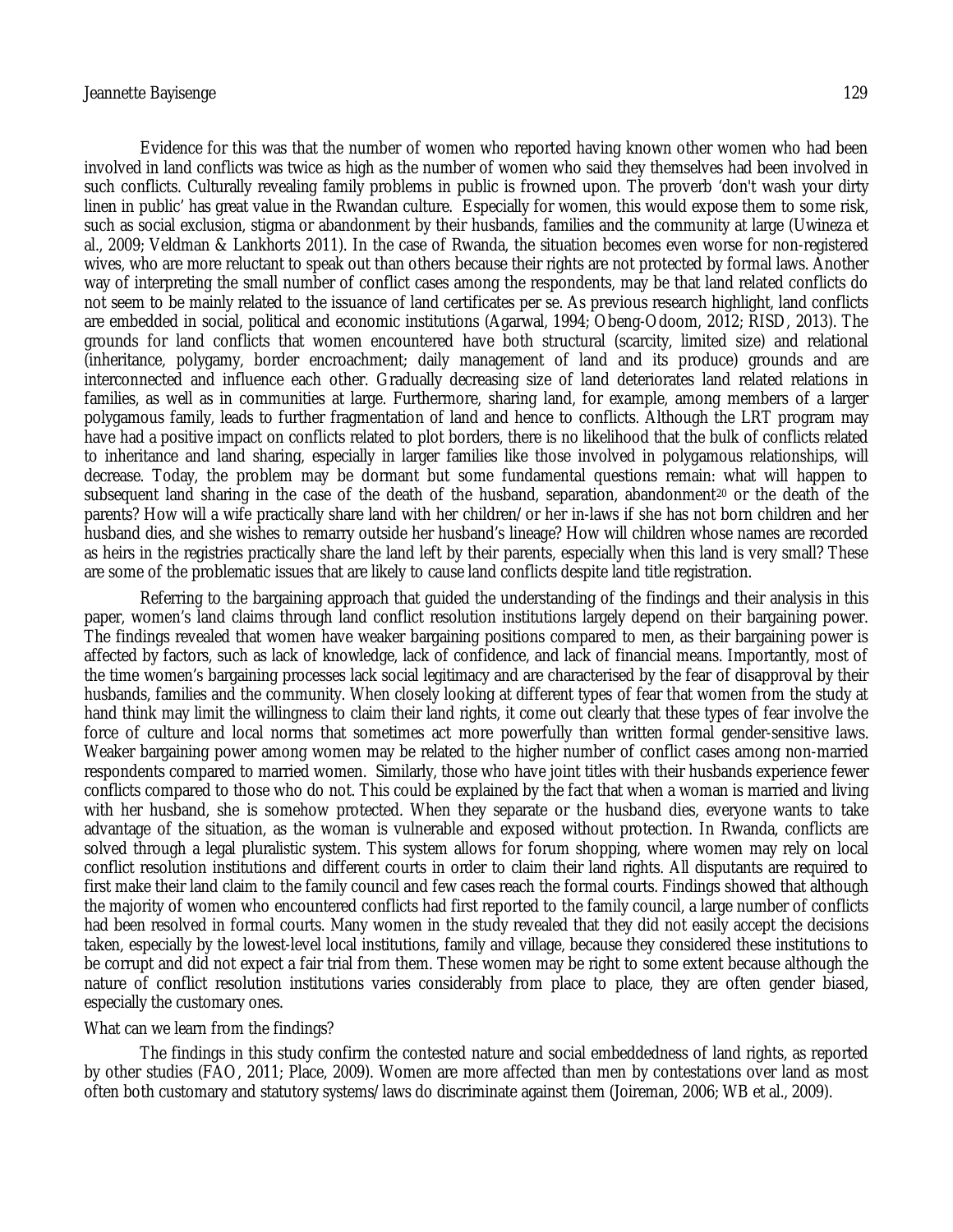Though the Rwandan government has multiplied the efforts to strengthen women's land rights since the last decade by taking strategic actions, including the elaboration of land policies and laws (Daley et al., 2010; McAuslan, 2010), the findings show that women are still involved in land conflicts and still face challenges while claiming their rights. Gender relations that are strongly entrenched in social and cultural norms based on male supremacy influence these challenges. These norms often act more powerfully than formal laws in everyday life. Consequently, the process of implementing new laws and policies that affect social relations will always be challenging and changes proposed by policies may be very difficult to translate into action. To Musanze District specifically and to Rwanda at large, the implication of the findings is that, building on a good understanding of social and cultural norms and their positive aspect could be a precondition for success of any laws and policies touching and regulating social relations. These laws and policies should gradually be integrated into the specific, complex, and diverse realities of local people, rather than just being imported from completely different contexts (Mwasa, 2011). The ideas about women's rights and gender equality are mostly not coming from rural Rwandans' everyday lives and local people may have difficulties in accepting them to facilitate their implementation. Rwandan policymakers should continue to see how to adapt new laws to the local context and implement them slowly rather than pushing them on to people. Gender-sensitive aspects of customary system that respect and appreciate the promotion of women's rights should be recognised in order to generate support for new legislation (Uwineza et al., 2009). The design and elaboration of gender-sensitive policies and laws may be a start, but they are not a guarantee for bringing changes to the lives of women as other studies found (Korang-Okrah & Haight, 2014; McAuslan, 2010; WB et al., 2009). Gradual integration of formal laws and policies should go hand in hand with continuous sensitization among the local level policy implementers through public education and awareness programmes about women's rights and gender equality in general (McAuslan, 2010). This could be one way of gradually increasing the acceptance of the new policies as well as increasing the knowledge of these implementers (who are the channels of these new policies to people) about what difficulties that may arise while trying to implement them.

# **References**

Ackerly, B., & True, J. (2010). Doing feminist research in political and social sciences. New York: Palgrave Macmillan. Adekunle, J. (2007). Culture and customs of Rwanda. USA: Greenwood Press.

- Agarwal, B. (1994). Gender and Command over Property: A Critical Gap in Economic Analysis and Policy in South Asia. World development, 22(10), 1455-1478.
- Agarwal, B. (1997). Bargaining and gender relations: Within and beyond the household. Feminist Economics, 3(1), 1- 51.
- Ayalew, A. D., Deininger, K., & Goldstein, M. (2011). Environmental and Gender Impacts of Land Tenure Regularization in Africa. Pilot evidence from Rwanda.
- Bayisenge, J. (2015). Changing gender relations? Women's experiences of lan rights in the case of the Land (Bayisenge, Forthcoming) Tenure Reform Program in Rwanda. (PhD Thesis), University of Gothenburg, Sweden. Retrieved from http://hdl.handle.net/2077/38298
- Bayisenge, J. (Forthcoming ). Women's Experiences of the Land Tenure Reform Programme in Rwanda. *Journal of Agrarian Change*.
- Bayisenge, J., Höjer, S., & Espling, M. (2014). Women's land rights in the context of the Land Tenure Reform Program in Rwanda – the experiences of policy implementers. *Journal of Eastern African Studies, 9*(1), 74-90.
- Braun, V., & Clarke, V. (2006). Using thematic analysis in psychology. Qualitative Research in Psychology, 3(2).
- Brown, J., & Uvuza, J. (2006). Women's Land Rights in Rwanda: How can they be protected and strengthened as the Land Law is implemented? Washington, USA.
- Bryman, A. (2012). Social research methods (4th edition ed.). USA: Oxford University Press.
- Daley, E., Dore-Weeks, R., & Umuhoza, C. (2010). Ahead of the game: land tenure reform in Rwanda and the process of securing women's land rights. Journal of Eastern African Studies, 4(1), 131-152. doi: 10.1080/17531050903556691
- Davison, J. (1988). Agriculture, women and land: The african experience. Boulder & London: Westview Press, Special studies on Africa.
- Deere, C. D., & Doss, C. R. (2008). Gender and the Distribution of Wealth in developing Countries. In J. Davies B. (Ed.), Personal Wealth from a Global perspective. New York: Oxford University Press.
- Deere, C. D., & León, M. (2001). Empowering women: land and property rights in Latin America: Pittsburgh, Pa: University of Pittsburgh Press.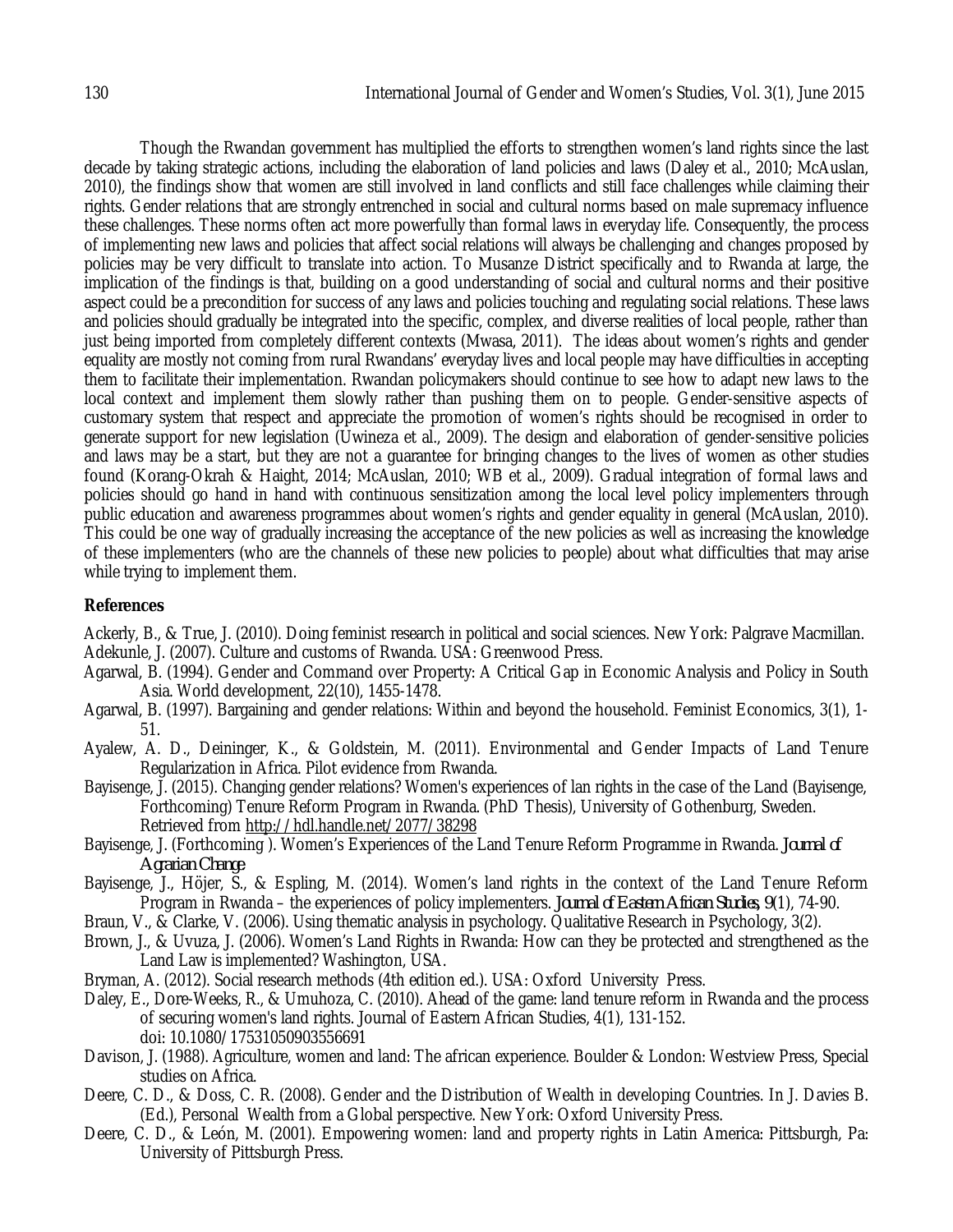- FAO. (2011). The state of food and agriculture: Women in agriculture, closing gender gap for developmen. Office of Knowledge Exchange, Rome
- Gillingham, P., & Buckle, F. (2014). Rwanda Land Tenure Regularisation Case Study: HTSPE & DFID.
- IFAD. (2012). Land tenure security and poverty reduction. Italy.
- Ikdahl, I., Hallum, A., Kaarhus, R., & Benjaminsen, T. (2005). Human rights, formalisation and women's land rights in Southern and Eastern Africa: Noragric.
- Isaksson, A.-S. (2011). Unequal property rights: A study of land right inequalities in Rwanda.
- Jackson, C. (2003). Gender Analysis of Land: Beyond Land Rights for Women? Journal of Agrarian Change, 3(4), 453–480.
- Joireman, F. S. (2006). Applying property rights theory to Africa: the consequences of formalizing informal land rights. Department of Politics and International Relations. Wheaton College.
- Kabeer, N. (1997). Women, wages and intra-household power relations in urban Bangladesh. Development and Change, 28, 261-302.
- Korang-Okrah, R., & Haight, W. (2014). Ghanaian (Akan) women's experiences of widowhood and property rights violations: An ethnographic inquiry. Qualitative Social Work. doi: 10.1177/1473325014526275
- Matthews, B., & Ross, L. (2010). Research methods: A practical guide for the social sciences: Pearson Education Limited.
- McAuslan, P. (2010). Personal reflection on drafting laws to imporve women's access to land: is there a magic wand? Journal of Eastern African Studies, 4(1), 114-130. doi: 10.1080/17531050903556683
- Meinzen-Dick, R., & Pradhan, R. (2002). Legal pluralism and dynamic property rights CAPRi working paper. Washington, D.C: International Food Policy Research Institute.
- MINIRENA. (2008). Strategic Road Map for Land Tenure Reform. Kigali, Rwanda: Republic of Rwanda.
- MINITERE, DFID, & HTSPE. (2007). Phase 1 of the Land Reform Process for Rwanda: Results of Preparatory Field Consultations in Four Trial Districts; March- October 2006. Kigali, Rwanda: MINITERE.
- Mwansa, L.-K. (2011). Social Work in Africa. In L. M. Healy & R. J. Link (Eds.), Handbook of International social work: Human rights, development, and the Global profession (pp. 365-371). USA: Oxford University Press.
- Narayan, D., Patel, R., Schafft, K., Rademacher, A., & Koch-Schulte, S. (1999). Can anyone hear us? Voices of the poor. The World Bank: Poverty Group, PREM.
- Nigel, G. (2008). Researching social life (G. Nigel Ed. Third edition ed.). London, Great Britain: SAGE Publication Ltd.
- NISR. (2010). National Agricultural Survey 2008 (NAS 2008). Kigali, Rwanda
- NISR. (2012a). Demographic and Health Survey 2010. Kigali, Rwanda Retrieved from http://statistics.gov.rw/survey/demographic-and-health-survey-dhs.
- NISR. (2012b). The Integrated Household Living Conditions Survey (EICV3). Kigali, Rwanda
- NISR. (2013). National Gender Statistics Report. Kigali, Rwanda
- NISR. (2014). RPHC4 Thematic Report: Characteristics of Households and Housing. Kigali, Rwanda.
- Obeng-Odoom, F. (2012). Land reform in Africa: Theory, practice, and outcome. Habitat International, 36, 161-170.
- Organic Land Law of 2013 repealing the Organic Land law of 2005 (2013).
- Organic Law determining the organisation, functioning and jurisdiction of Courts, N°

51/2008 of 09/09/2008 C.F.R. (2008).

- Organic Law on organisation, jurisdiction, competence and functioning of the mediation committee, N° 02/2010/OL of 09/06/2010 C.F.R. (2010)
- Padgett, D. (1998). Qualitative methods in Social Work research: Challenges and rewards. USA: SAGE Publishers.
- Paydar, N. (2012). Linking Land Rights to Livelihoods: Towards Upholding Women's Property and Inheritance Rights in the Developing World. Paper presented at the Workshop in Political Theory and Policy Analysis, Indiana University.
- Place, F. (2009). Land Tenure and Agricultural Productivity in Africa: A Comparative Analysis of the Economics Literature and Recent Policy Strategies and Reforms. World Development, 37(8), 1326-1336. doi: 10.1016/j.worlddev.2008.08.020
- Polavarapu, A. (2011). Procuring Meaningful Land Rights for the Women of Rwanda. Yale Human Rights & Development Law Journal, XIV(1), 101-150.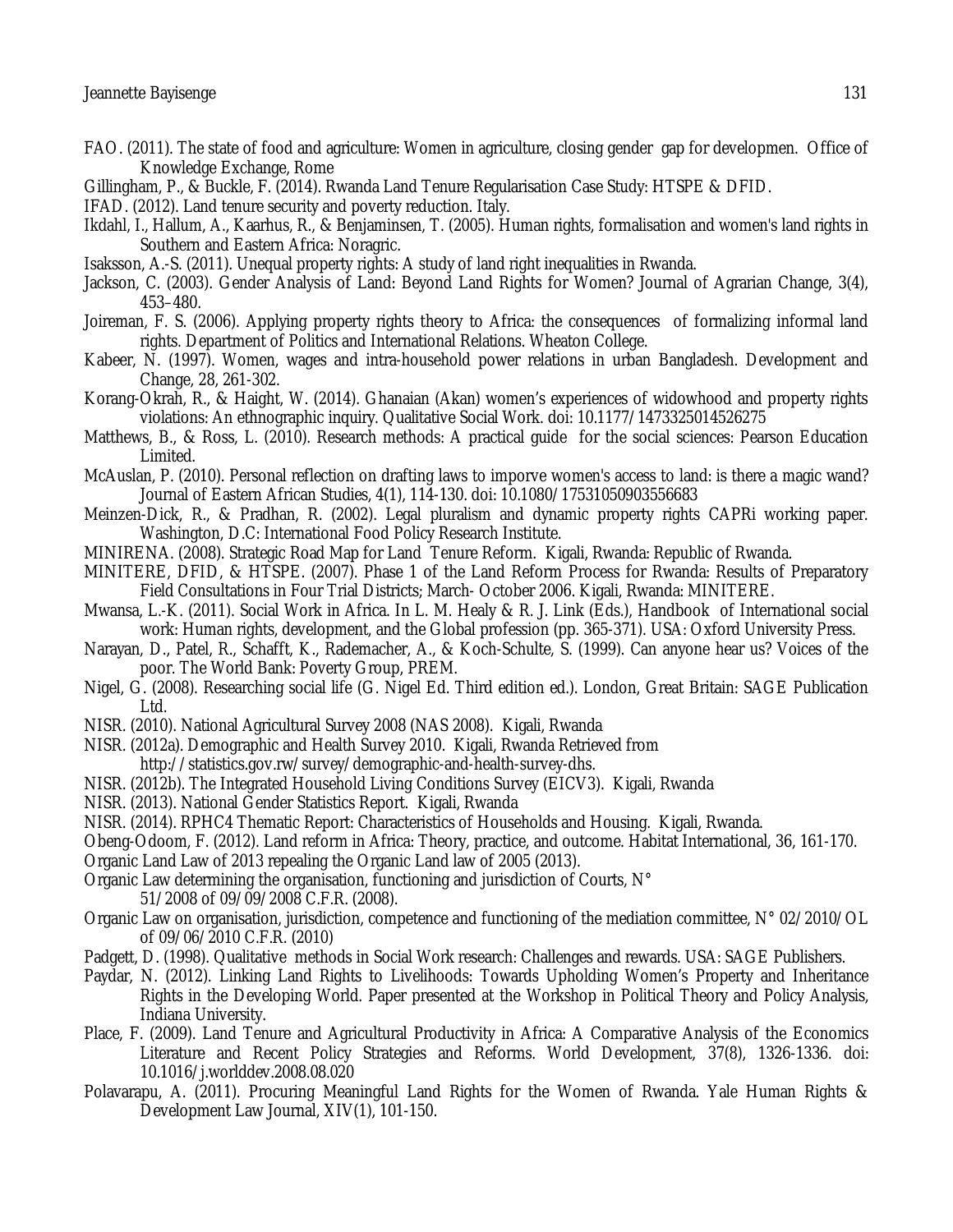- Quisumbing, R., Agnes, & Maluccio, A., John. (2000) Intrahousehold allocation and gender relations: New empirical evidence from four developing countries. International Food policy Research Institute.
- Rao, N. (2007). Custom and the Courts: Ensuring Women's Rights to Land Jharkhand, India. Development and Change, 38(2), 299-319.
- Razavi, S. (2003). Introduction: Agrarian Change, Gender and land rights. Journal of Agrarian Change, 3(1 and 2), 2- 32.
- Razavi, S. (2007). Liberalisation and the debates on women's access to land. Third World Quarterly, 28(8), 1479-1500. doi: 10.1080/01436590701637342
- Republic of Rwanda. (1999). Law n° 22/99 of 12/11/1999 to supplement book I of the civil code and to institute part five regarding matrimonial regimes, liberalities and successions. Kigali, Rwanda: Official Gazette of the Republic of Rwanda.
- Republic of Rwanda. (2004). National Land Policy. Kigali, Rwanda: MINIRENA.
- Republic of Rwanda. (2005). Organic Land Law N° 08/2005 of 14/07/2005, determining the use and management of land in Rwanda. Kigali, Rwanda.
- RISD. (2013). Securing land rights project: A working paper on Land Tenure Regularisation in Rwanda. Kigali, Rwanda.
- Rwanda Women's Network. (2011). Experience of women in assessing their land rights: The case of Bugesera District, Rwanda. Kigali, Rwanda
- Sikor, T., & Lund, C. (2009). Access and Property: A Question of Power and Authority. Development and Change, 40(1), 1-22.
- Takeuchi, S., & Marara, J. (2009). Conflict and Land Tenure in Rwanda (Vol. 1): JICA Research Institute
- USAID. (2008a). Women and vulnerable groups in land dispute management: A plan to ensure that they fully participate and benefit. In Rural Development Institute (Ed.).
- USAID. (2008b). An assessment of local resolution of land disputes in two pilot areas: Kabushinge and Nyamugali cells, Rwanda.
- USAID. (2013). Land tenure, property rights, and gender: Challenges and approaches fro strengthening women's land tenure and property rights Property rights and resources governance briefing paper: USAID
- Uwineza, P., & Pearson, E. (2009). Sustaining women's gains in Rwanda: The influence of indigenious culture and post-genocide politics: The Institute for inclusive security.
- Veldman, M., & Lankhorst, M. (2011). Enhancing Legal empowerment through engagement with customary justice systems: IDLO and Universiteit Leiden, Faculty of law.
- Walker, C. (2003). Piety in the Sky? Gender Policy and Land Reform in South Africa. Journal of Agrarian Change, 3(1-2), 113-148. doi: 10.1111/1471-0366.00052
- World Bank, IFAD, & FAO. (2009). Gender Issues in Land Policy and administration Gender in Agriculture sourcebook (pp. 125-172). Washington, DC: World Bank Publications
- Whitehead, A., & Tsikata, D. (2003). Policy Discourses on Women's Land Rights in Sub–Saharan Africa: The Implications of the Return to the Customary. Journal of Agrarian Change, 3(1-2), 67-112. doi: 10.1111/1471- 0366.00051
- Wyss, K. (2006). A Thousand Hills for 9 Million People, Land Reform in Rwanda: Restoration of Feudal Order or Genuine Transformation? FAST Country Risk Profile Rwanda. Switzerland.
- Yngstrom, I. (2002). Women, wives and land rights in Africa: Situating gender beyond the household in the debate over land policy and changing tenure systems. Oxford Development Studies, 30(1), 21-39.

### **Notes**

 $\overline{\phantom{a}}$ 

- <sup>3</sup> The Rwandan Constitution requires that at least 30% of all positions in decision-making organs be quaranteed to women. See also Article 4 of Organic Law of 2010 on organization, jurisdiction, competence and functioning of the mediation committee
- <sup>4</sup> Around USD 4,450 or €3,200
- <sup>5</sup> During March-October 2006 the Government of Rwanda and its partners carried out an extensive preparatory study of LTRP. One cell was chosen in the following four trial districts Karongi, Gasabo, Kirehe, and Musanze. A central objective of this pilot

<sup>1</sup> The constitution of Rwanda Article 26 and other important laws recognize only civil registered monogamous marriages.

<sup>2</sup> (According to the Organic Law n° 29/2005 of 31/12/2005 determining the administrative entities, the Republic of Rwanda is divided into 4 Provinces (Intara), and the City of Kigali, 30 Districts (Uturere), 416 Sectors ( Imirenge), 2,015 Cells (Utugari) and 14,575 Villages (Imidigudu), (MINALOC, 2013).